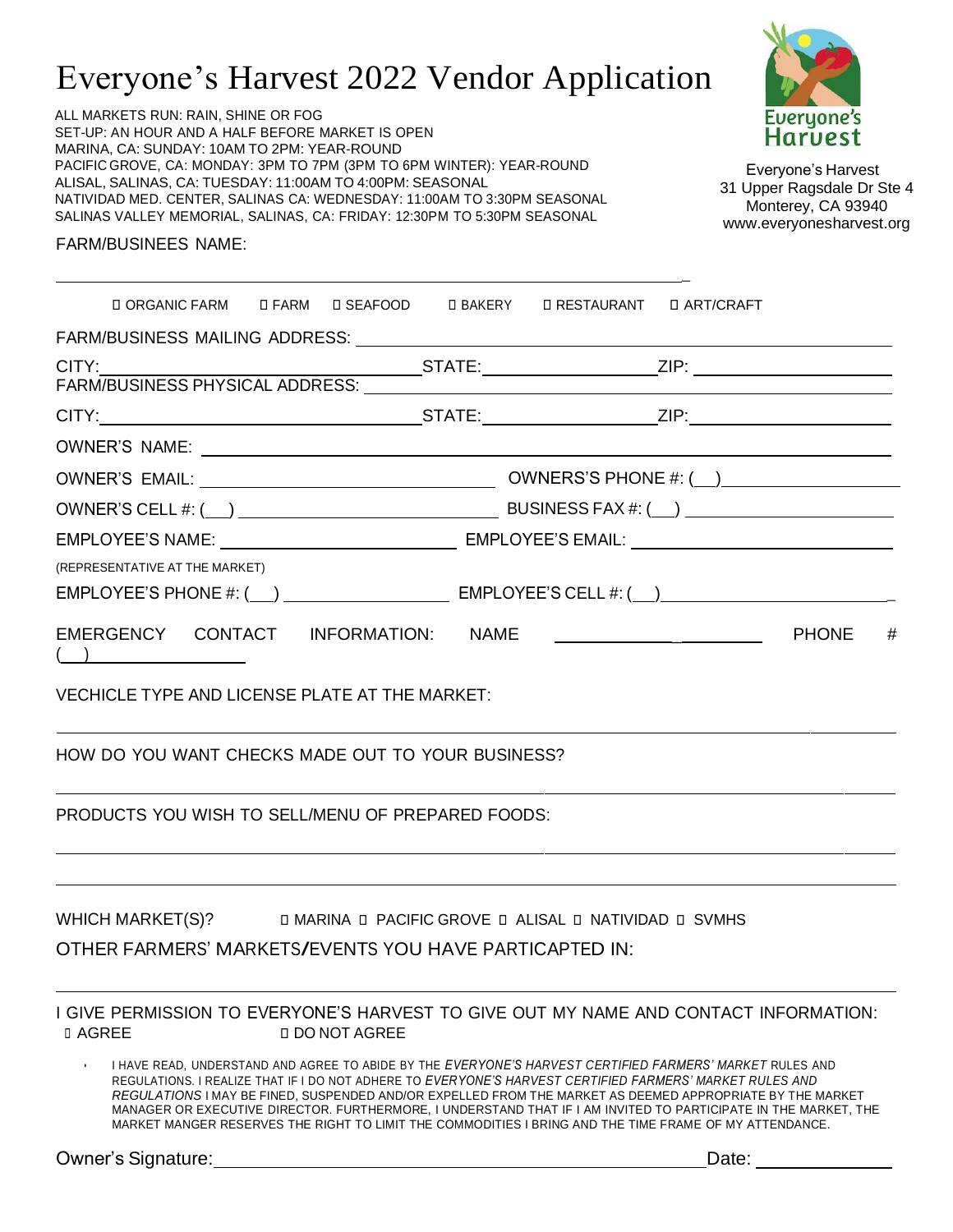## PLEASE INCLUDE THE FOLLOWING WHEN SUBMITTING YOUR APPLICATION:

#### ❑ ARTS AND CRAFTS VENDORS:

- ❑ Everyone's Harvest 2022 *Liability Waiver*
- ❑ Everyone's Harvest *2022 Rules and Regulation Sign-off Form*
- ❑ A photocopy of your California Seller's Permit. Contact the State Board of Equalization for further details
- ❑ Photos of your work

### ❑ PRODUCERS & ORGANIC CERTIFIED PRODUCERS:

- ❑ Everyone's Harvest *2022 Liability Waiver*
- ❑ Everyone's Harvest *2022 Rules and Regulation Sign-off Form*
- ❑ A photocopy of your Certificates from the county of origin
- ❑ A map showing where your farm is located
- ❑ If organic, attach Certificates or Affidavits. Organic State Registration #
- ❑ Any Second Certificate forms
	- ❖ Contact the Monterey Agricultural Department Standards Department for details
	- ❖ All certificates must be posted at all times during the Markets and must be certified copies

#### ❑ RESTAURANTS/FOOD VENDORS:

- ❑ Everyone's Harvest 2022 *Liability Waiver*
- ❑ Everyone's Harvest *2022 Rules and Regulation Sign-off Form*
- ❑ If you have a current annual Temporary Food Facility Permit for Monterey County, please submit a photocopy. For more information, contact Monterey County Environmental Health Department.
- ❑ ALL VENDORS FEES FOR BOOTH SPACE: Booth space will be assigned to you by the Market Manager. Fees are collected on the Market day. Prices are subject to change depending on season and hours.

MARKET FEE STRUCTURE: FOR PACIFIC GROVE AND MARINA CFM(s)

ON SEASON RATES (MARCH THROUGH THE END OF NOVEMBER)

1 MARKET PAID WEEKLY:

- $\Box$  5x5-foot space = \$35.00
- $\Box$  10X10-foot space = \$50.00
- $\Box$  20x10-foot space = \$70.00
- $\Box$  30x10-foot space = \$90.00

4 MARKETS PAID MONTHLY (NO CREDIT FOR NON-ATTENDANCE IF PAID MONTHLY):

- ❑ 5x5-foot space =\$130.00
- ❑ 10x10-foot space = \$190.00
- ❑ 20x10-foot space = \$265.00
- ❑ 30x10-foot space = \$340.00

5 MARKETS PAID MONTHLY (NO CREDIT FOR NON-ATTENDANCE IF PAID MONTHLY):

- ❑ 5x5-foot space =\$165.00
- ❑ 10x10-foot space = \$235.00
- ❑ 20x10-foot space = \$330.00
- ❑ 30x10-foot space = \$425.00

\*PLEASE SEE THE 2022 RULES AND REGULATION DOCUMENT, OR THE EH WEBSITE FOR WINTER RATES AND SALINAS CFM RATES

Everyone's Harvest Certified Farmers' Markets are operated by the non-profit organization, Everyone's Harvest in accordance with state, county and local laws, for the benefit of farmers and consumers alike.

Polystyrene (Styrofoam) and plastic bags are prohibited at the Markets. For alternatives please contact the Market Manager.

IF YOU WISH TO BE ON A LISTSERV TO RECEIVE NOTIFICATIONS FROM US ONLY REGARDING MARKET EMERGENCIES OR CLOSURES, PLEASE CIRCLE IF YOU PREFER TEXT, EMAIL OR NO NOTIFICATIONS. IF YES, INCLUDE THE CELL NUMBER OR EMAIL YOU PREFER WE USE FOR THIS SERVICE.